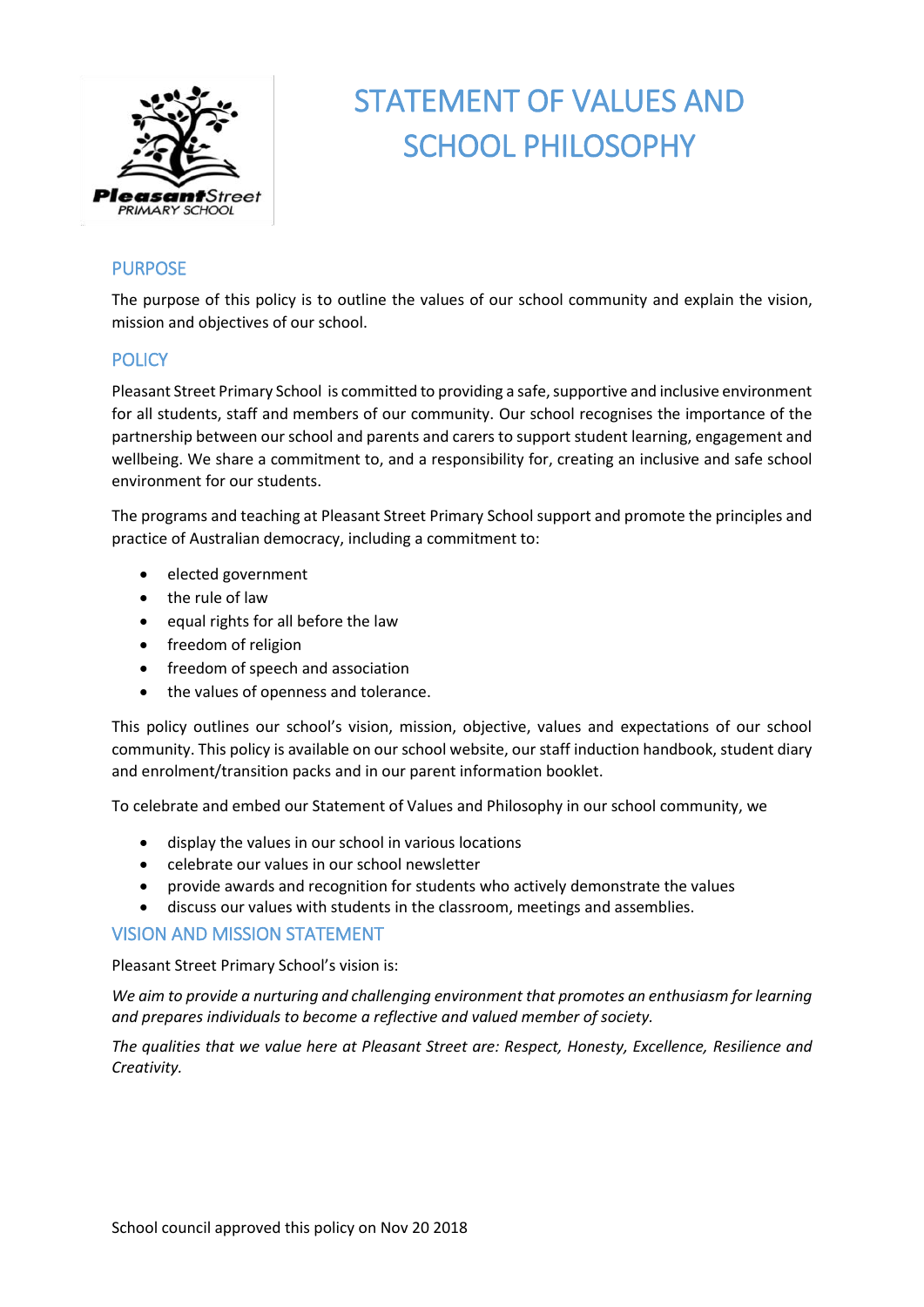# **OBJECTIVE**

Pleasant Street Primary School's objective is to:

- Demonstrate exemplary teaching and learning.
- Encourage and support innovation and reflection.
- Build strong partnerships between school, home, the wider community and globally.
- See each member of our community as an individual.
- Recognise and celebrate effort and achievement.
- Promote a safe and caring environment.

### VALUES

Pleasant Street Primary School's values are

**Respect:** We display an attitude of care and consideration for ourselves, others and the environment.

**Honesty:** We are truthful and trustworthy in action and word.

**Excellence:** We strive to do and be the best we can be.

**Resilience**: We endeavour to respond positively to challenges and disappointments.

**Creativity:** We develop our personal talents to bring new ideas into being.

# BEHAVIOURAL EXPECTATIONS

Pleasant Street Primary School acknowledges that the behaviour of staff, parents, carers and students has an impact on our school community and culture. We acknowledge a shared responsibility to create a positive learning environment for the children and young people at our school.

As principals and school leaders, we will:

- model positive behaviour and effective leadership
- communicate politely and respectfully with all members of the school community
- work collaboratively to create a school environment where respectful and safe behaviour is expected of everyone
- behave in a manner consistent with the standards of our profession and meet core responsibilities to provide safe and inclusive environments
- plan, implement and review our work to ensure the care, safety, security and general wellbeing of all students at school
- identify and support students who are or may be at risk
- do our best to ensure every child achieves their personal and learning potential
- work with parents to understand their child's needs and, where necessary, adapt the learning environment accordingly
- respond appropriately when safe and inclusive behaviour is not demonstrated and implement appropriate interventions and sanctions when required
- inform parents of the school's communication and complaints procedures
- ask any person who is acting in an offensive, intimidating or otherwise inappropriate way to leave the school grounds.

As teachers and non-teaching school staff, we will:

model positive behaviour to students consistent with the standards of our profession

School council approved this policy on Nov 20 2018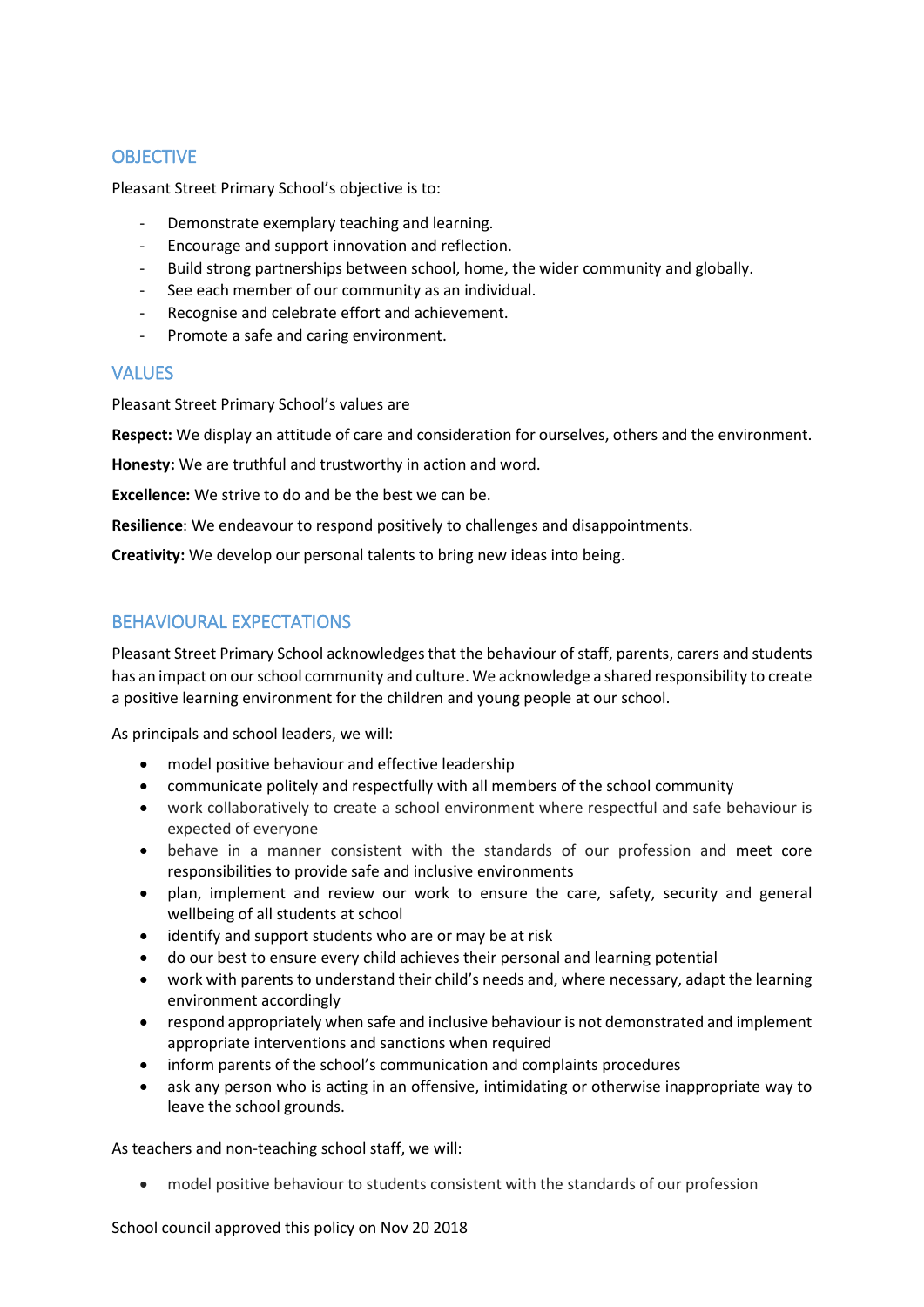- communicate politely and respectfully with all members of the school community
- proactively engage with parents about student outcomes
- work with parents to understand the needs of each student and, where necessary, adapt the learning environment accordingly
- work collaboratively with parents to improve learning and wellbeing outcomes for students with additional needs
- communicate with the principal and school leaders in the event we anticipate or face any tension or challenging behaviours from parents
- treat all members of the school community with respect.

#### As parents and carers, we will:

- model positive behaviour to our child
- communicate politely and respectfully with all members of the school community
- ensure our child attends school on time, every day the school is open for instruction
- take an interest in our child's school and learning
- work with the school to achieve the best outcomes for our child
- communicate constructively with the school and use expected processes and protocols when raising concerns
- support school staff to maintain a safe learning environment for all students
- follow the school's processes for communication with staff and making complaints
- treat all school leaders, staff, students, and other members of the school community with respect.

#### As students, we will:

- model positive behaviour to other students
- communicate politely and respectfully with all members of the school community.
- comply with and model school values
- behave in a safe and responsible manner
- respect ourselves, other members of the school community and the school environment.
- actively participate in school
- not disrupt the learning of others and make the most of our educational opportunities.

As community members, we will:

- model positive behaviour to the school community
- treat other members of the school community with respect
- support school staff to maintain a safe and inclusive learning environment for all students
- utilise the school's processes for communication with staff and submitting complaints.

### UNREASONABLE BEHAVIOURS

Schools are not public places, and the Principal has the right to permit or deny entry to school grounds (for more information, see our *Visitors to School Policy*).

Unreasonable behaviour that is demonstrated by school staff, parents, carers, students or members of our school community will not be tolerated at school, or during school activities.

Unreasonable behaviour includes:

 speaking or behaving in a rude, manipulative, aggressive or threatening way, either in person, via electronic communication or social media, or over the telephone